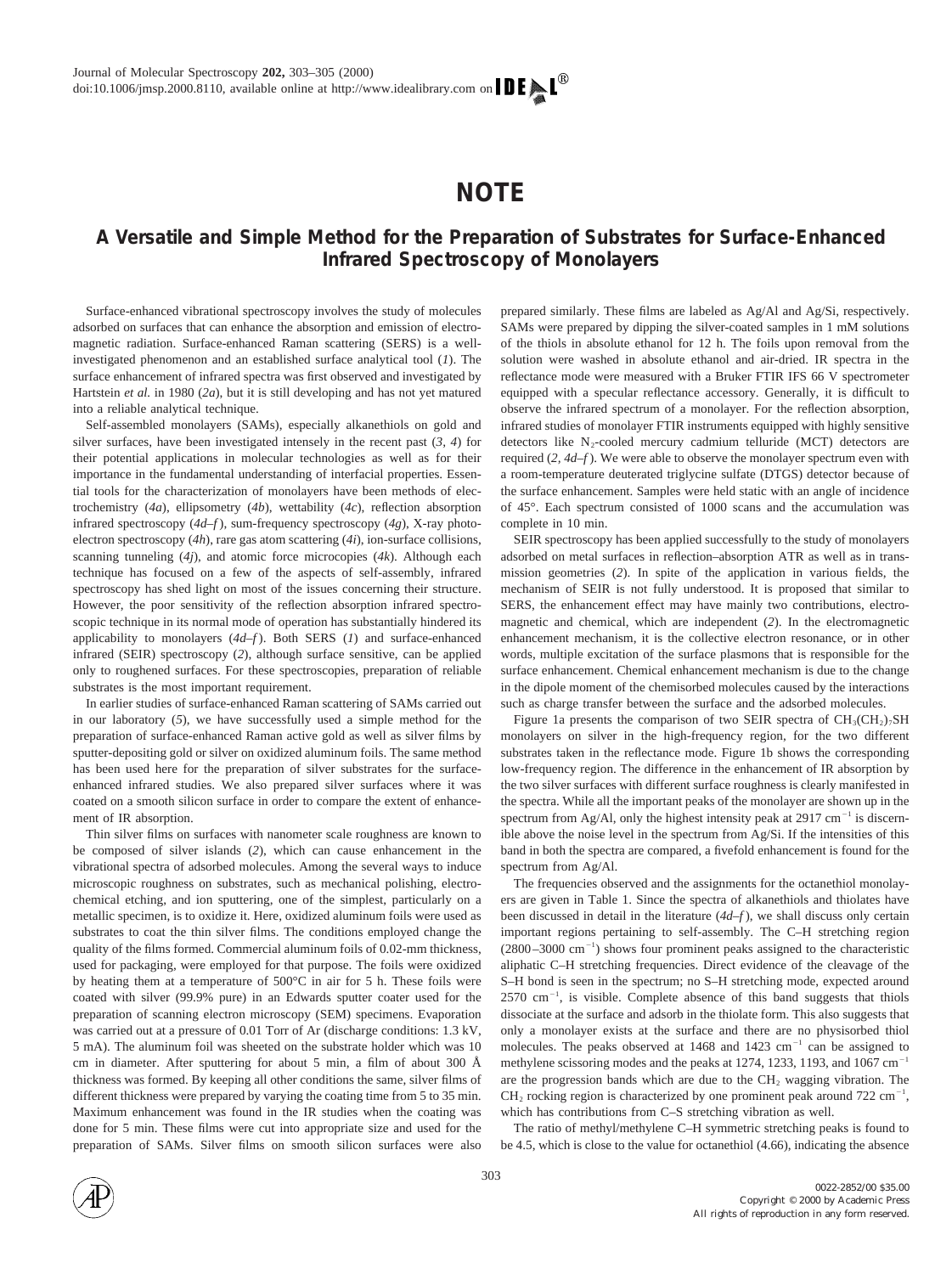of impurities on the substrate. The methylene asymmetric and symmetric  $(d^+$ and  $d^-$ ) peaks are found at 2917 and 2847 cm<sup>-1</sup>, manifesting the presence of ordering in the alkyl chain assembly. The methylene peaks characteristic of crystalline alkanes are at 2920 and 2849  $cm^{-1}$  (6), which are close to the observed values for the 2D monolayers. Presence of wagging progression bands in the surface-enhanced spectrum is of particular importance because it is difficult to observe them in normal reflection measurements. In none of the early reports on the infrared spectroscopic studies of alkanethiol monolayers did wagging progression bands show up (*4d–f* ).

Thickness of the silver layer is also found to be an important factor in determining the enhancement. Many theoretical and experimental studies (*2*) have shown that the presence of silver islands on the surface is essential for the surface enhancement of the vibrational spectra of the adsorbed molecules by the electromagnetic enhancement mechanism. On sputter coating, the thin



**FIG. 1.** SEIR spectra of  $CH_3(CH_2)_7SH$  monolayers on the two different silver surfaces (a) in the high frequency region and (b) in the low-frequency region. The top spectrum is from Ag/Al and the bottom one is from Ag/Si (noise level is more in the bottom spectrum due to low intensity of reflected light in the specular reflectance geometry).

## **TABLE 1**

# **Observed Frequencies and Assignments for the SEIR Spectrum of Octanethiol Monolayers Grown on Ag/Al**

| o                  |                                      |
|--------------------|--------------------------------------|
| Frequency          | Assignments                          |
| $\text{(cm}^{-1})$ |                                      |
| 2954               | $v_a$ CH <sub>3</sub>                |
| 2917               | $v_a$ CH <sub>2</sub>                |
| 2871               | $v_s$ CH <sub>3</sub>                |
| 2846               | $v_s$ CH <sub>2</sub>                |
| 1468               | $CH2$ scissoring                     |
| 1423               | modes                                |
| 1274               | $CH2$ wagging                        |
| 1233               | modes                                |
| 1193               | (progression                         |
| 1067               | bands)                               |
| 722                | $\overline{\text{CH}_2}$ rocking and |
|                    | $v(C-S)T$                            |

silver layer formed will essentially consist of silver islands due to the roughness of the underlying oxidized aluminum surface. Scanning electron microscopic investigation of the films has shown roughness in submicrometer dimensions on oxidized aluminum foils prior to and after silver sputtering (*5a*). When the coating time is increased, the islands come closer and as the thickness of the silver film increases on longer time coating, the islands aggregate and the surface loses its ability to enhance the IR absorption. By varying the time for coating, keeping all other parameters constant, we observed maximum enhancement for SAMs on silver films sputter-coated for 5 min, which corresponds to a thickness of 300 Å.

Thus, the present study reveals strong dependence of the surface-enhanced infrared absorption spectrum on the nature of the substrate and the surface roughness. The surprisingly high enhancement observed for the IR spectra for SAMs grown on Ag/Al suggests a simple method for the preparation of SEIR active substrates. Detailed vibrational spectroscopic study of SAMs on twodimensional surfaces is possible this way by employing simple methodologies. It is also important to mention that spectra are acquired using standard detection systems in a commercial analytical spectrometer without additional preparation.

## **ACKNOWLEDGMENTS**

T.P. thanks the Department of Science and Technology, Government of India for supporting his research program on monolayers. M.R.R. thanks the Council of Scientific and Industrial Research for a Research Fellowship.

## **REFERENCES**

*1.* (*a*) P. N. Sanda, J. E. Demuth, J. C. Tsang, and J. M. Warlaumont, *in* "Surface Enhanced Raman Scattering" (R. K. Chang and T. E. Furtak, Eds.), pp. 189–202, Plenum, New York, 1982; (*b*) D. L. Jeanmaire and